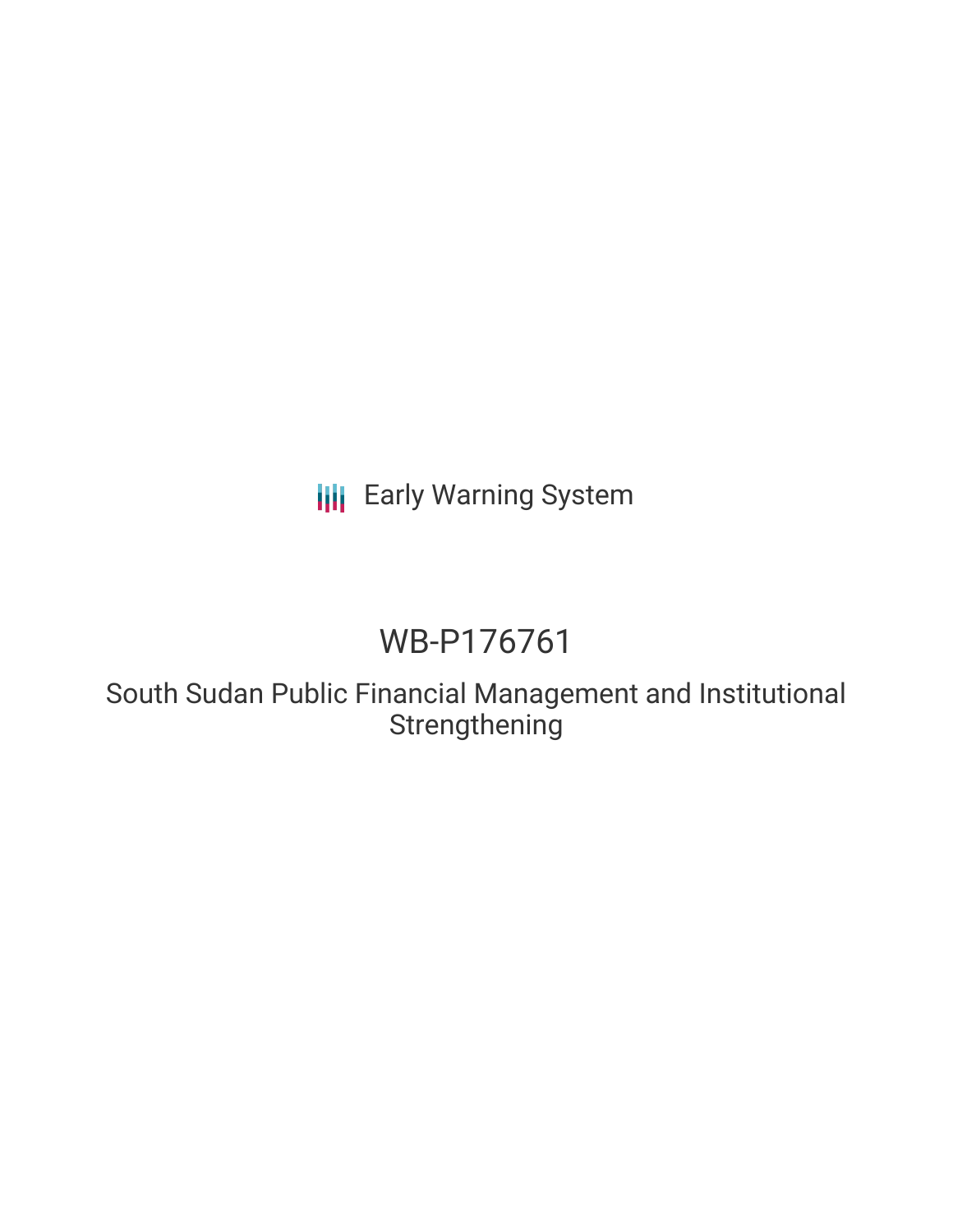

## Early Warning System South Sudan Public Financial Management and Institutional Strengthening

### **Quick Facts**

| <b>Countries</b>               | South Sudan               |
|--------------------------------|---------------------------|
| <b>Financial Institutions</b>  | World Bank (WB)           |
| <b>Status</b>                  | Proposed                  |
| <b>Bank Risk Rating</b>        |                           |
| <b>Borrower</b>                | government of South Sudan |
| <b>Sectors</b>                 | Finance                   |
| <b>Investment Amount (USD)</b> | \$12.00 million           |
| <b>Project Cost (USD)</b>      | \$12.00 million           |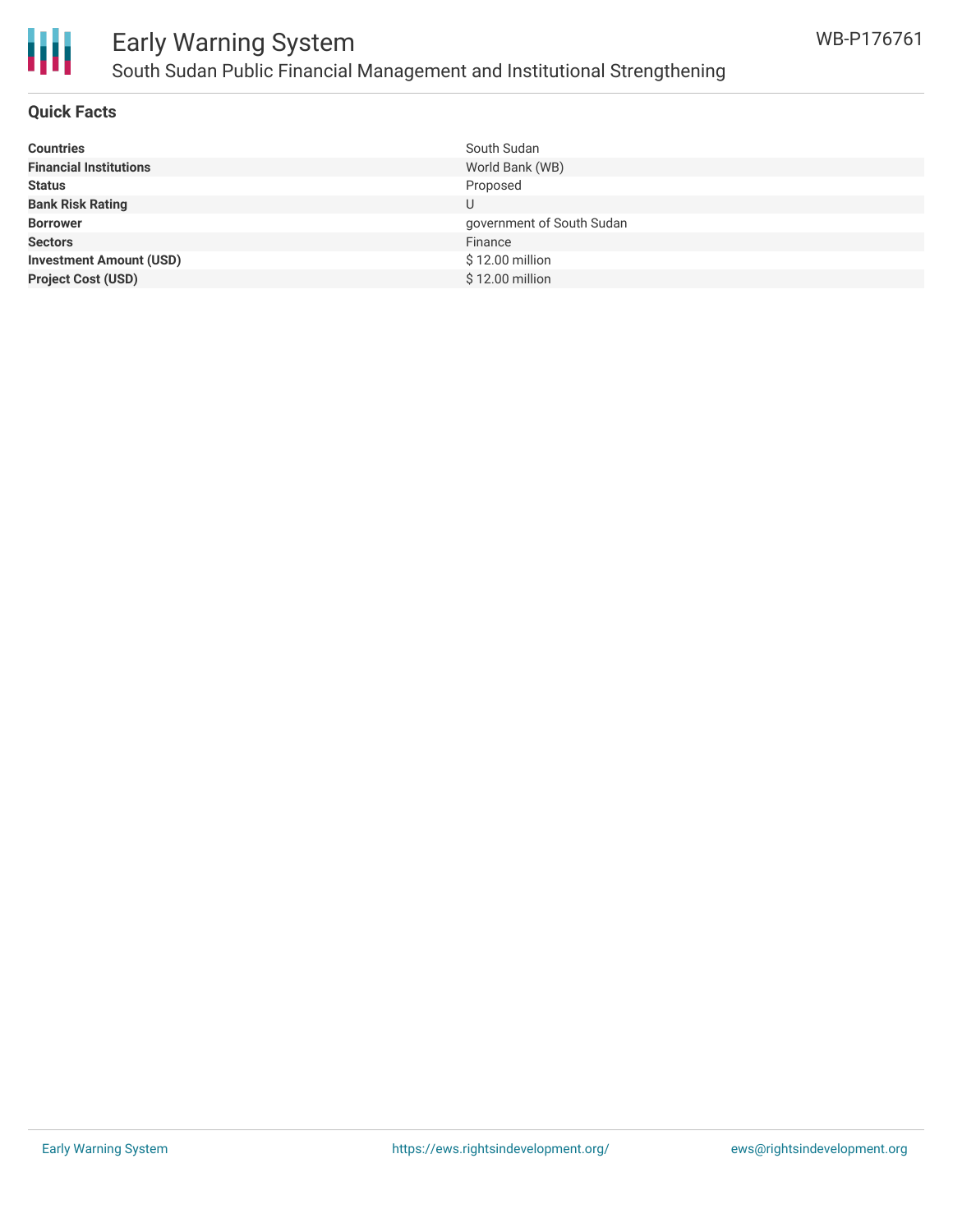

## Early Warning System South Sudan Public Financial Management and Institutional Strengthening

### **Project Description**

the Project Development objective is to strengthen the credibility and accountability of the budget process to enhance service delivery.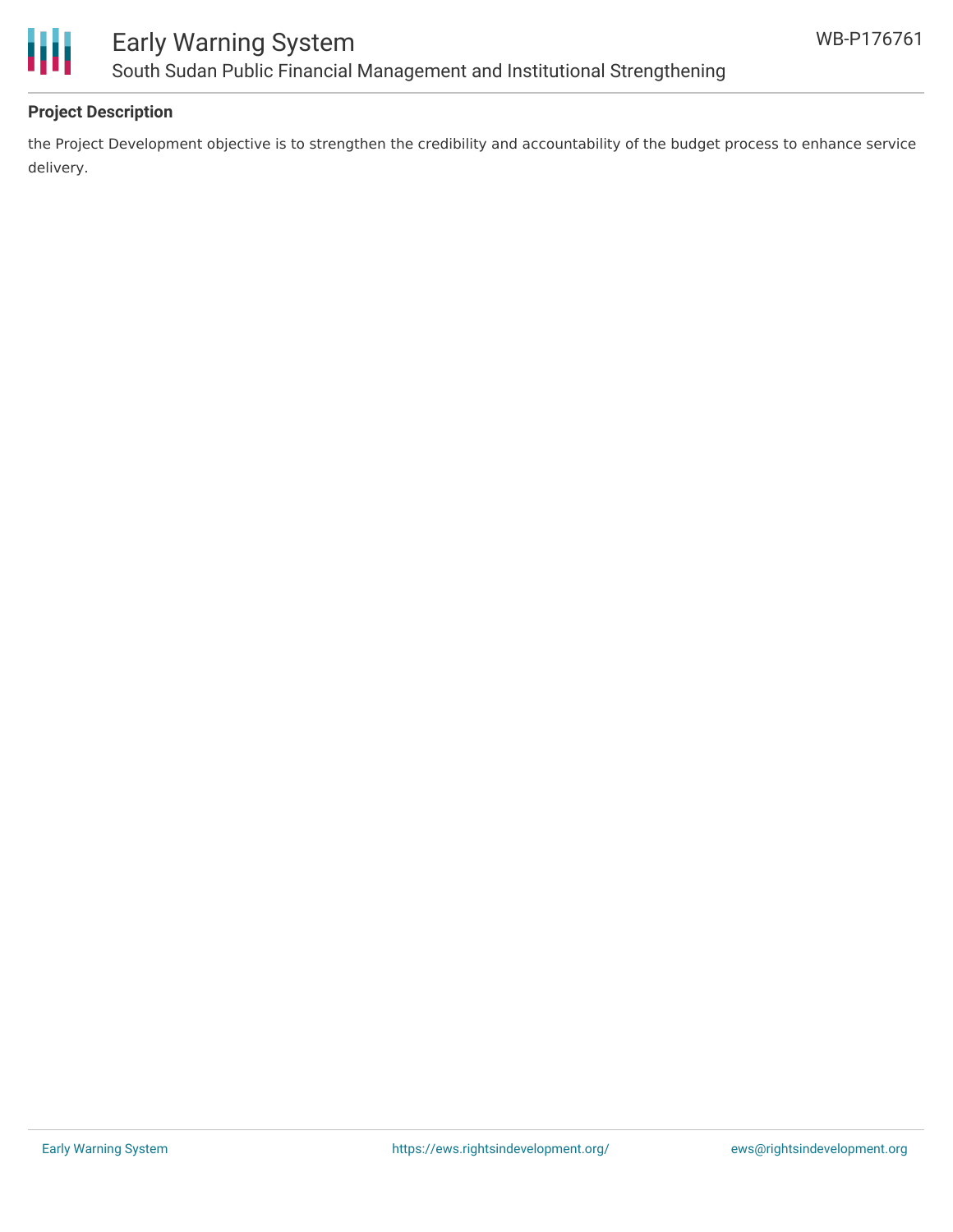

## Early Warning System South Sudan Public Financial Management and Institutional Strengthening

### **Investment Description**

World Bank (WB)